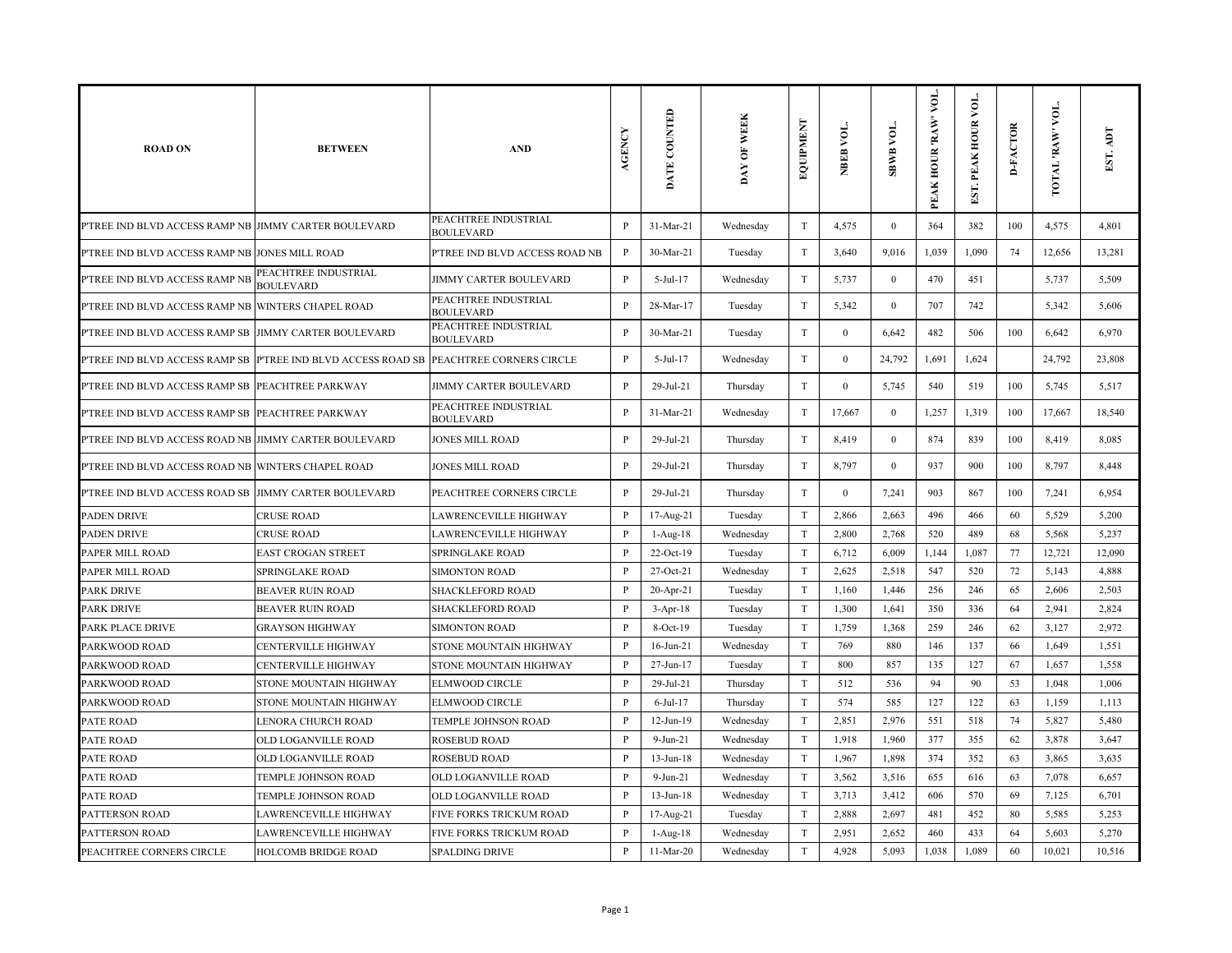| <b>ROAD ON</b>                           | <b>BETWEEN</b>                           | <b>AND</b>                 | AGENCY       | DATE COUNTED    | OF WEEK<br>$\mathbf{V}$ | <b>EQUIPMENT</b>          | NBEB VOL | VΟL.<br><b>SBWB</b> | уoг.<br><b>RAW</b><br>PEAK HOUR | ΣQ<br>PEAK HOUR<br>EST. | <b>D-FACTOR</b> | yог.<br>'RAW'<br><b>TOTAL</b> | Ę<br>EST. |
|------------------------------------------|------------------------------------------|----------------------------|--------------|-----------------|-------------------------|---------------------------|----------|---------------------|---------------------------------|-------------------------|-----------------|-------------------------------|-----------|
| PEACHTREE CORNERS CIRCLE                 | <b>HOLCOMB BRIDGE ROAD</b>               | <b>SPALDING DRIVE</b>      | P            | 22-Mar-17       | Wednesday               | $\ensuremath{\mathrm{T}}$ | 5,698    | 5,548               | 1,121                           | 1,176                   | 61              | 11,246                        | 11,802    |
| PEACHTREE CORNERS CIRCLE                 | <b>JONES MILL ROAD</b>                   | <b>HOLCOMB BRIDGE ROAD</b> | P            | 30-Mar-21       | Tuesday                 | T                         | 9,934    | 9,929               | 1,689                           | 1,772                   | 52              | 19,863                        | 20,844    |
| PEACHTREE CORNERS CIRCLE                 | <b>JONES MILL ROAD</b>                   | HOLCOMB BRIDGE ROAD        | P            | 6-Mar-18        | Tuesday                 | $\rm T$                   | 10,005   | 11,044              | 1,839                           | 1,930                   | 54              | 21,049                        | 22,089    |
| PEACHTREE CORNERS CIRCLE                 | PEACHTREE INDUSTRIAL<br>BOULEVARD        | JONES MILL SPUR            | P            | 19-Mar-19       | Tuesday                 | $\rm T$                   | 11,783   | 13,607              | 2,082                           | 2,185                   | 54              | 25,390                        | 26,644    |
| PEACHTREE CORNERS CIRCLE                 | PEACHTREE PARKWAY                        | <b>MEDLOCK BRIDGE ROAD</b> | P            | 24-Mar-21       | Wednesday               | $\ensuremath{\mathrm{T}}$ | 3,647    | 3,151               | 798                             | 837                     | 69              | 6,798                         | 7,134     |
| PEACHTREE CORNERS CIRCLE                 | PEACHTREE PARKWAY                        | <b>MEDLOCK BRIDGE ROAD</b> | $\mathbf{P}$ | 7-Mar-17        | Tuesday                 | $\rm T$                   | 3,888    | 3,287               | 760                             | 798                     | 68              | 7,175                         | 7,529     |
| PEACHTREE CORNERS CIRCLE                 | <b>SPALDING DRIVE</b>                    | WEST JONES BRIDGE ROAD     | P            | 19-Mar-19       | Tuesday                 | $\mathbf T$               | 7,632    | 8,136               | 1,514                           | 1,589                   | 60              | 15,768                        | 16,547    |
| PEACHTREE CORNERS CIRCLE                 | <b>SPALDING DRIVE</b>                    | WEST JONES BRIDGE ROAD     | P            | 22-Mar-17       | Wednesday               | T                         | 7,302    | 7,569               | 1,369                           | 1,437                   | 58              | 14,871                        | 15,606    |
| PEACHTREE CORNERS CIRCLE                 | WEST JONES BRIDGE ROAD                   | PEACHTREE PARKWAY          | $\mathbf{P}$ | 31-Mar-21       | Wednesday               | $\mathbf T$               | 7,894    | 8,459               | 1,454                           | 1,526                   | 53              | 16,353                        | 17,161    |
| PEACHTREE CORNERS CIRCLE                 | <b>WEST JONES BRIDGE ROAD</b>            | PEACHTREE PARKWAY          | P            | 6-Mar-18        | Tuesday                 | $\mathbf T$               | 8,915    | 8,209               | 1,723                           | 1,808                   | 64              | 17,124                        | 17,970    |
| PEACHTREE CORNERS EAST                   | PEACHTREE INDUSTRIAL<br><b>BOULEVARD</b> | <b>HOLCOMB BRIDGE ROAD</b> | P            | 31-Mar-21       | Wednesday               | $\mathbf T$               | 1,414    | 1,370               | 259                             | 272                     | 50              | 2,784                         | 2,922     |
| PEACHTREE CORNERS EAST                   | PEACHTREE INDUSTRIAL<br><b>BOULEVARD</b> | <b>HOLCOMB BRIDGE ROAD</b> | P            | 22-Mar-17       | Wednesday               | $\mathbf T$               | 1,605    | 1,574               | 350                             | 367                     | 63              | 3,179                         | 3,336     |
| PEACHTREE INDUSTRIAL<br>3OULEVARD        | ABBOTTS BRIDGE ROAD                      | CHATTAHOOCHEE DRIVE        | $\mathbf{P}$ | 23-Feb-21       | Tuesday                 | $\ensuremath{\mathrm{T}}$ | 16,169   | 16,254              | 2,972                           | 3,119                   | 62              | 32,423                        | 34,025    |
| PEACHTREE INDUSTRIAL<br><b>BOULEVARD</b> | ABBOTTS BRIDGE ROAD                      | CHATTAHOOCHEE DRIVE        | $\mathbf{P}$ | 20-Feb-20       | Thursday                | $\ensuremath{\mathrm{T}}$ | 15,966   | 16,336              | 2,738                           | 2,873                   | 67              | 32,302                        | 33,898    |
| PEACHTREE INDUSTRIAL<br>BOULEVARD        | ABBOTTS BRIDGE ROAD                      | CHATTAHOOCHEE DRIVE        | P            | 22-Feb-18       | Thursday                | $\mathbf T$               | 17,992   | 18,689              | 3,110                           | 3,264                   | 62              | 36,681                        | 38,493    |
| PEACHTREE INDUSTRIAL<br>BOULEVARD        | CHATTAHOOCHEE DRIVE                      | MCGINNIS FERRY ROAD        | $\mathbf{P}$ | 27-Jan-21       | Wednesday               | $\mathbf T$               | 17,480   | 17,646              | 2,737                           | 3,008                   | 62              | 35,126                        | 38,600    |
| PEACHTREE INDUSTRIAL<br>BOULEVARD        | CHATTAHOOCHEE DRIVE                      | MCGINNIS FERRY ROAD        | P            | 17-Jan-19       | Thursday                | T                         | 18,790   | 19,305              | 3,442                           | 3,782                   | 64              | 38,095                        | 41,863    |
| PEACHTREE INDUSTRIAL<br><b>BOULEVARD</b> | CHATTAHOOCHEE DRIVE                      | MCGINNIS FERRY ROAD        | $\mathbf{P}$ | $25$ -Jan-18    | Thursday                | $\ensuremath{\mathrm{T}}$ | 18,798   | 18,144              | 3,357                           | 3,689                   | 66              | 36,942                        | 40,596    |
| PEACHTREE INDUSTRIAL<br>BOULEVARD        | DEKALB COUNTY LINE                       | PEACHTREE CORNERS CIRCLE   | P            | 5-Mar-19        | Tuesday                 | $\ensuremath{\mathrm{T}}$ | 42,155   | 46,076              | 6,488                           | 6,809                   | 50              | 88,231                        | 92,590    |
| PEACHTREE INDUSTRIAL<br>BOULEVARD        | <b>DEKALB COUNTY LINE</b>                | PEACHTREE CORNERS CIRCLE   | $\mathbf{P}$ | 28-Mar-17       | Tuesday                 | $\mathbf T$               | 46,272   | 47,953              | 7,152                           | 7,505                   | 53              | 94,225                        | 98,880    |
| PEACHTREE INDUSTRIAL<br><b>BOULEVARD</b> | <b>HOLCOMB BRIDGE ROAD</b>               | MEDLOCK BRIDGE ROAD        | $\mathbf{P}$ | 31-Mar-21       | Wednesday               | $\mathbf T$               | 19,580   | 19,756              | 2,973                           | 3,120                   | 60              | 39,336                        | 41,279    |
| PEACHTREE INDUSTRIAL<br><b>BOULEVARD</b> | HOLCOMB BRIDGE ROAD                      | MEDLOCK BRIDGE ROAD        | $\mathbf{P}$ | $6$ -Mar-18     | Tuesday                 | $\ensuremath{\mathrm{T}}$ | 20,063   | 22,215              | 3,217                           | 3,376                   | 52              | 42,278                        | 44,367    |
| PEACHTREE INDUSTRIAL<br><b>BOULEVARD</b> | HOWELL FERRY ROAD                        | PLEASANT HILL ROAD         | $\mathbf{P}$ | 23-Feb-21       | Tuesday                 | $\ensuremath{\mathrm{T}}$ | 19,132   | 18,257              | 3,288                           | 3,450                   | 52              | 37,389                        | 39,236    |
| PEACHTREE INDUSTRIAL<br><b>BOULEVARD</b> | HOWELL FERRY ROAD                        | PLEASANT HILL ROAD         | P            | 13-Feb-19       | Wednesday               | T                         | 18,734   | 17,963              | 3,244                           | 3,404                   | 57              | 36,697                        | 38,510    |
| PEACHTREE INDUSTRIAL<br>BOULEVARD        | <b>HOWELL FERRY ROAD</b>                 | PLEASANT HILL ROAD         | $\mathbf{P}$ | 14-Feb-17       | Tuesday                 | $\rm T$                   | 18,796   | 18,192              | 3,205                           | 3,363                   | 51              | 36,988                        | 38,815    |
| PEACHTREE INDUSTRIAL<br>BOULEVARD        | LITTLE MILL ROAD                         | <b>SHADBURN FERRY ROAD</b> | $\mathbf{P}$ | $16$ -Jan- $19$ | Wednesday               | $\rm T$                   | 5,982    | 5,412               | 1,194                           | 1,312                   | 64              | 11,394                        | 12,521    |
| PEACHTREE INDUSTRIAL<br><b>BOULEVARD</b> | MCGINNIS FERRY ROAD                      | <b>SUWANEE DAM ROAD</b>    | $\mathbf{P}$ | 26-Jan-21       | Tuesday                 | $\mathbf T$               | 17,296   | 17,339              | 2,552                           | 2,804                   | 76              | 34,635                        | 38,060    |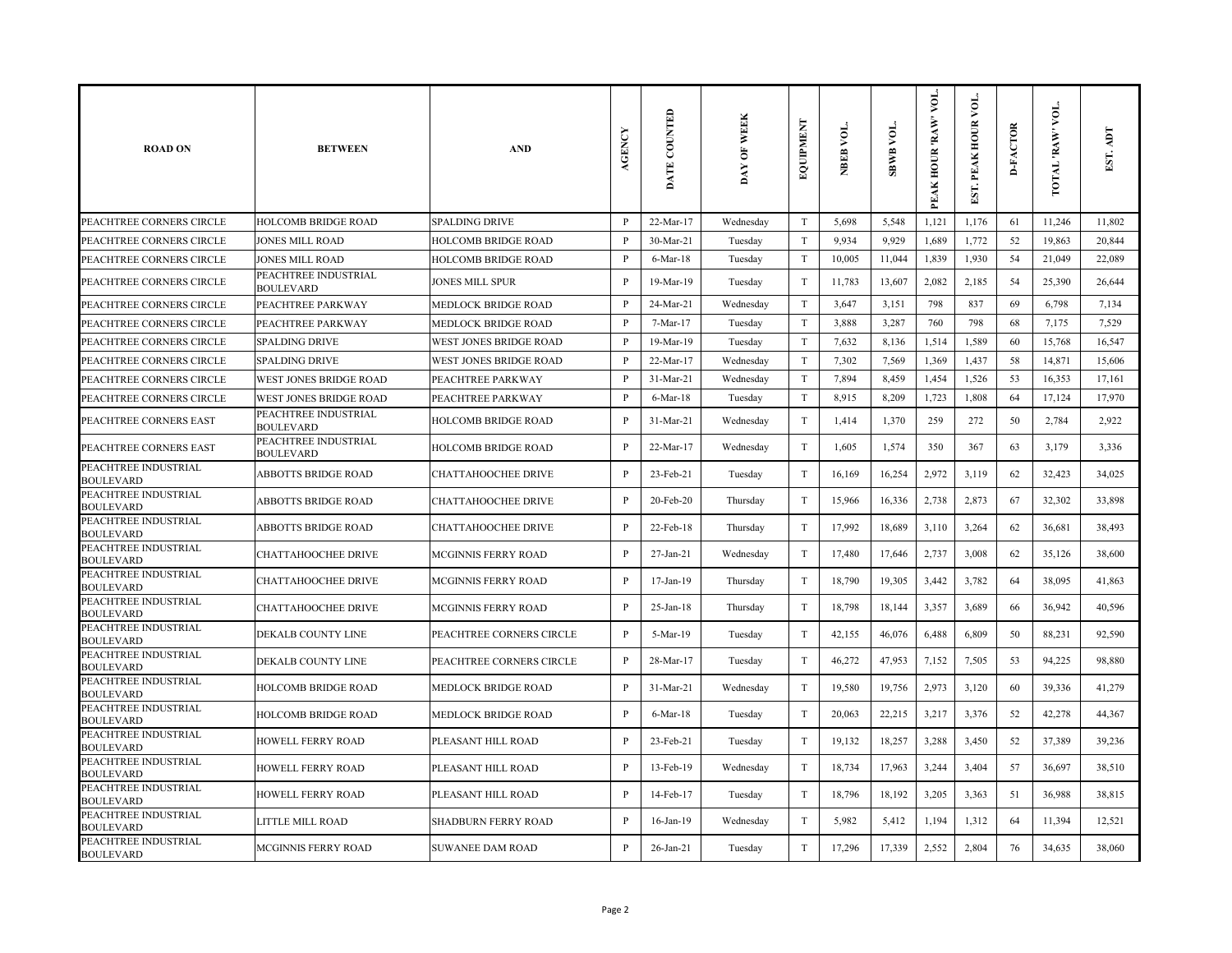| <b>ROAD ON</b>                           | <b>BETWEEN</b>              | <b>AND</b>                      | AGENCY       | COUNTED<br>DATE | <b>WEEK</b><br>Ğ<br>DAY | EQUIPMENT                 | VОL.<br>NBEB | <b>TOA SMBS</b> | yоr.<br>'RAW'<br>PEAK HOUR | Š<br>PEAK HOUR<br>EST. | <b>D-FACTOR</b> | yог.<br>TOTAL 'RAW | ą<br>EST. |
|------------------------------------------|-----------------------------|---------------------------------|--------------|-----------------|-------------------------|---------------------------|--------------|-----------------|----------------------------|------------------------|-----------------|--------------------|-----------|
| PEACHTREE INDUSTRIAL<br><b>BOULEVARD</b> | MCGINNIS FERRY ROAD         | <b>SUWANEE DAM ROAD</b>         | $\mathbf{P}$ | $29$ -Jan- $20$ | Wednesday               | T                         | 17,485       | 15,996          | 2,898                      | 3,185                  | 66              | 33,481             | 36,792    |
| PEACHTREE INDUSTRIAL<br><b>BOULEVARD</b> | <b>MCGINNIS FERRY ROAD</b>  | <b>SUWANEE DAM ROAD</b>         | $\mathbf{P}$ | 17-Jan-19       | Thursday                | T                         | 18,379       | 18,309          | 3,325                      | 3,654                  | 62              | 36,688             | 40,316    |
| PEACHTREE INDUSTRIAL<br><b>BOULEVARD</b> | MCGINNIS FERRY ROAD         | <b>SUWANEE DAM ROAD</b>         | $\mathbf{P}$ | $11$ -Jan- $17$ | Tuesday                 | $\ensuremath{\mathrm{T}}$ | 17,296       | 15,985          | 2,886                      | 3,171                  | 62              | 33,281             | 36,572    |
| PEACHTREE INDUSTRIAL<br><b>BOULEVARD</b> | MEDLOCK BRIDGE ROAD         | SOUTH OLD PEACHTREE ROAD        | $\mathbf{P}$ | 6-Mar-18        | Tuesday                 | T                         | 17,644       | 18,412          | 2,752                      | 2,888                  | 60              | 36,056             | 37,837    |
| PEACHTREE INDUSTRIAL<br><b>BOULEVARD</b> | NELSON BROGDON BOULEVARD    | LITTLE MILL ROAD                | $\mathbf{P}$ | $21-Jan-21$     | Thursday                | T                         | 7,447        | 7,199           | 1,490                      | 1,637                  | 84              | 14,646             | 16,094    |
| PEACHTREE INDUSTRIAL<br><b>BOULEVARD</b> | NELSON BROGDON BOULEVARD    | LITTLE MILL ROAD                | $\mathbf{P}$ | 17-Jan-19       | Thursday                | T                         | 7,174        | 6,786           | 1,345                      | 1,478                  | 62              | 13,960             | 15,341    |
| PEACHTREE INDUSTRIAL<br><b>BOULEVARD</b> | PEACHTREE CORNERS CIRCLE    | PEACHTREE PARKWAY               | $\mathbf{P}$ | 24-Mar-21       | Wednesday               | $\ensuremath{\mathrm{T}}$ | 26,939       | 28,933          | 4,788                      | 5,025                  | 51              | 55,872             | 58,632    |
| PEACHTREE INDUSTRIAL<br><b>BOULEVARD</b> | PEACHTREE CORNERS CIRCLE    | PEACHTREE PARKWAY               | $\mathbf{P}$ | 6-Mar-18        | Tuesday                 | T                         | 25,917       | 25,650          | 3,761                      | 3,947                  | 53              | 51,567             | 54,114    |
| PEACHTREE INDUSTRIAL<br><b>BOULEVARD</b> | PEACHTREE PARKWAY           | <b>HOLCOMB BRIDGE ROAD</b>      | $\mathbf{P}$ | 24-Mar-21       | Wednesday               | T                         | 19,767       | 25,482          | 4,426                      | 4,645                  | 51              | 45,249             | 47,484    |
| PEACHTREE INDUSTRIAL<br><b>BOULEVARD</b> | PEACHTREE PARKWAY           | <b>HOLCOMB BRIDGE ROAD</b>      | $\mathbf{P}$ | 22-Mar-17       | Wednesday               | T                         | 21,804       | 24,553          | 3,378                      | 3,545                  | 51              | 46,357             | 48,647    |
| PEACHTREE INDUSTRIAL<br><b>BOULEVARD</b> | PINECREST DRIVE             | NELSON BROGDON BOULEVARD        | P            | $29$ -Jan- $20$ | Wednesday               | T                         | 10,359       | 10,006          | 1,862                      | 2,046                  | 64              | 20,365             | 22,379    |
| PEACHTREE INDUSTRIAL<br><b>BOULEVARD</b> | PINECREST DRIVE             | NELSON BROGDON BOULEVARD        | $\mathbf{P}$ | $11-Jan-17$     | Wednesday               | T                         | 9,697        | 9,454           | 1,721                      | 1,891                  | 64              | 19,151             | 21,045    |
| PEACHTREE INDUSTRIAL<br><b>BOULEVARD</b> | PLEASANT HILL ROAD          | ABBOTTS BRIDGE ROAD             | $\, {\bf P}$ | 23-Feb-21       | Tuesday                 | $\ensuremath{\mathrm{T}}$ | 17,898       | 18,401          | 3,024                      | 3,173                  | 55              | 36,299             | 38,092    |
| PEACHTREE INDUSTRIAL<br><b>BOULEVARD</b> | PLEASANT HILL ROAD          | ABBOTTS BRIDGE ROAD             | $\mathbf{P}$ | 27-Feb-20       | Thursday                | T                         | 20,914       | 21,107          | 3,311                      | 3,475                  | 53              | 42,021             | 44,097    |
| PEACHTREE INDUSTRIAL<br><b>BOULEVARD</b> | PLEASANT HILL ROAD          | ABBOTTS BRIDGE ROAD             | $\mathbf{P}$ | 23-Feb-17       | Thursday                | T                         | 19,555       | 20,153          | 2,861                      | 3,002                  | 59              | 39,708             | 41,670    |
| PEACHTREE INDUSTRIAL<br><b>BOULEVARD</b> | <b>SHADBURN FERRY ROAD</b>  | HALL COUNTY LINE                | $\, {\bf P}$ | 17-Jan-19       | Thursday                | T                         | 5,491        | 5,173           | 1,215                      | 1,335                  | 65              | 10,664             | 11,719    |
| PEACHTREE INDUSTRIAL<br><b>BOULEVARD</b> | SOUTH BERKELEY LAKE ROAD    | <b>SUMMIT RIDGE PARKWAY</b>     | $\mathbf{P}$ | 19-Mar-19       | Tuesday                 | $\ensuremath{\mathrm{T}}$ | 19,653       | 20,387          | 3,127                      | 3,281                  | 61              | 40,040             | 42,018    |
| PEACHTREE INDUSTRIAL<br><b>BOULEVARD</b> | SOUTH BERKELEY LAKE ROAD    | SUMMIT RIDGE PARKWAY            | $\mathbf{P}$ | 7-Mar-17        | Tuesday                 | T                         | 18,688       | 19,793          | 3,155                      | 3,311                  | 63              | 38,481             | 40,382    |
| PEACHTREE INDUSTRIAL<br><b>BOULEVARD</b> | SOUTH OLD PEACHTREE ROAD    | <b>SOUTH BERKELEY LAKE ROAD</b> | $\mathbf{P}$ | 5-Mar-19        | Tuesday                 | T                         | 17,574       | 18,995          | 2,969                      | 3,116                  | 65              | 36,569             | 38,376    |
| PEACHTREE INDUSTRIAL<br><b>BOULEVARD</b> | SOUTH OLD PEACHTREE ROAD    | SOUTH BERKELEY LAKE ROAD        | $\mathbf{P}$ | 28-Mar-17       | Tuesday                 | $\mathbf T$               | 17,981       | 18,996          | 2,919                      | 3,063                  | 65              | 36,977             | 38,804    |
| PEACHTREE INDUSTRIAL<br><b>BOULEVARD</b> | <b>SUMMIT RIDGE PARKWAY</b> | <b>HOWELL FERRY ROAD</b>        | P            | $20$ -Feb- $20$ | Thursday                | T                         | 17,686       | 21,084          | 3,319                      | 3,483                  | 67              | 38,770             | 40,685    |
| PEACHTREE INDUSTRIAL<br><b>BOULEVARD</b> | SUMMIT RIDGE PARKWAY        | HOWELL FERRY ROAD               | $\mathbf{P}$ | 27-Feb-18       | Tuesday                 | T                         | 19,569       | 21,103          | 3,247                      | 3,407                  | 58              | 40,672             | 42,681    |
| PEACHTREE INDUSTRIAL<br><b>BOULEVARD</b> | <b>SUWANEE DAM ROAD</b>     | <b>WEST PRICE ROAD</b>          | $\mathbf{P}$ | $17 - Jan - 19$ | Thursday                | T                         | 11,907       | 11,524          | 2,437                      | 2,678                  | 70              | 23,431             | 25,748    |
| PEACHTREE INDUSTRIAL<br><b>BOULEVARD</b> | <b>WEST PRICE ROAD</b>      | PINECREST DRIVE                 | $\mathbf{P}$ | $26$ -Jan- $21$ | Tuesday                 | T                         | 11,506       | 11,126          | 1,929                      | 2,120                  | 58              | 22,632             | 24,870    |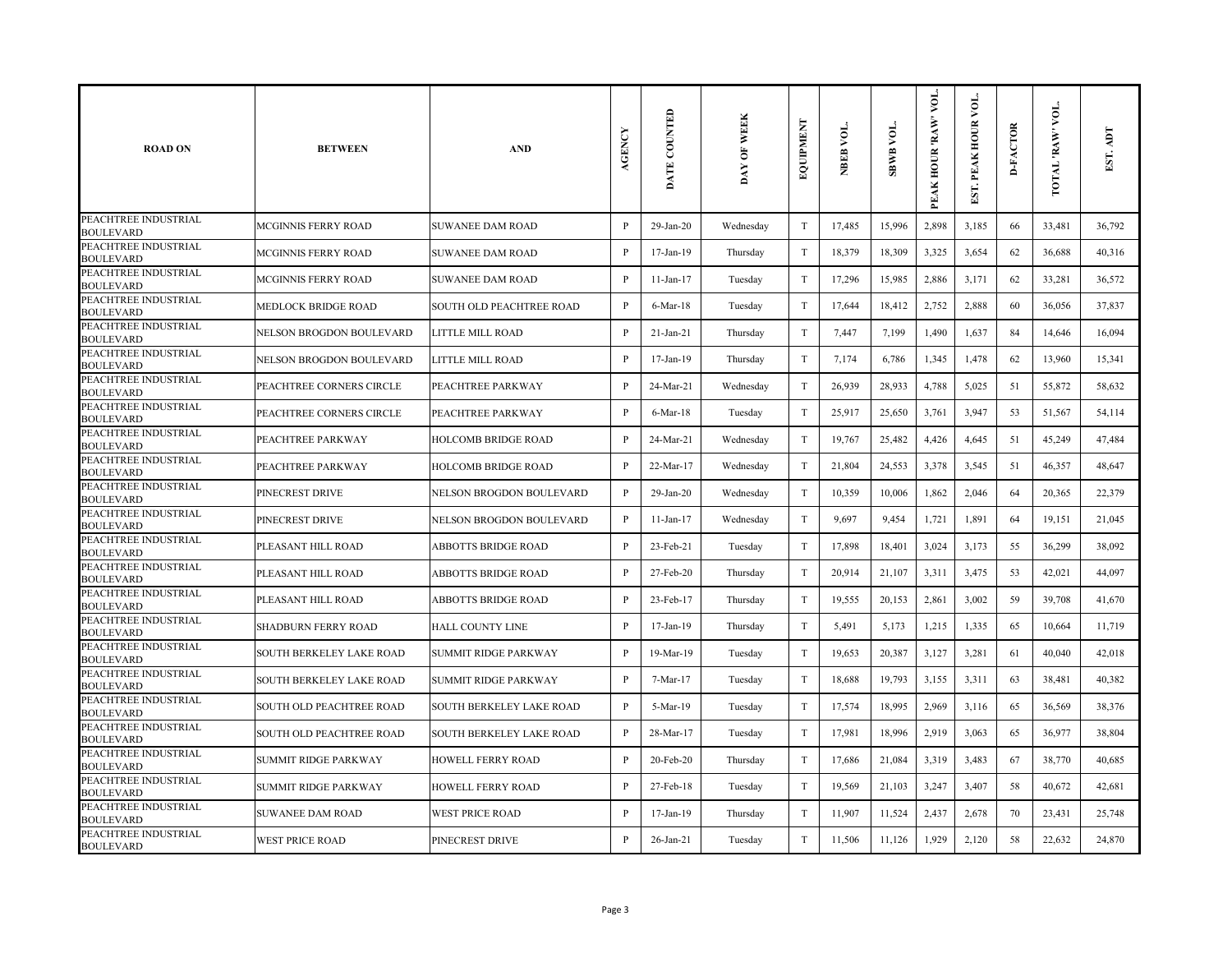| <b>ROAD ON</b>                           | <b>BETWEEN</b>                | <b>AND</b>                               | <b>AGENCY</b>  | DATE COUNTED    | <b>WEEK</b><br>$\mathbf{C}$<br>DAY | EQUIPMENT                 | NBEB VOL. | <b>SBWB VOL.</b> | VOL.<br><b>RAW</b><br>PEAK HOUR | $\overline{\mathsf{A}}$<br>EST. PEAK HOUR | <b>D-FACTOR</b> | VOL.<br>TOTAL 'RAW | EST. ADT |
|------------------------------------------|-------------------------------|------------------------------------------|----------------|-----------------|------------------------------------|---------------------------|-----------|------------------|---------------------------------|-------------------------------------------|-----------------|--------------------|----------|
| PEACHTREE INDUSTRIAL<br><b>BOULEVARD</b> | <b>WEST PRICE ROAD</b>        | PINECREST DRIVE                          | $\, {\bf P}$   | $23$ -Jan-19    | Wednesday                          | T                         | 10,973    | 10,610           | 2,050                           | 2,253                                     | 64              | 21,583             | 23,718   |
| PEACHTREE STREET                         | <b>BUFORD HIGHWAY</b>         | <b>SOUTH PEACHTREE STREET</b>            | $\mathbf{P}$   | 30-Mar-21       | Tuesday                            | T                         | 1,883     | 1,813            | 551                             | 578                                       | 65              | 3,696              | 3,879    |
| PEACHTREE STREET                         | <b>BUFORD HIGHWAY</b>         | SOUTH PEACHTREE STREET                   | P              | 28-Mar-17       | Tuesday                            | T                         | 1,717     | 1,807            | 379                             | 398                                       | 69              | 3,524              | 3,698    |
| <b>PHARRS ROAD</b>                       | NORTH ROAD                    | <b>HILLSIDE DRIVE</b>                    | P              | 17-Jul-19       | Wednesday                          | $\ensuremath{\mathrm{T}}$ | 4,100     | 4,074            | 627                             | 602                                       | 63              | 8,174              | 7,849    |
| PHARRS ROAD                              | <b>SCENIC HIGHWAY</b>         | <b>NORTH ROAD</b>                        | P              | 29-Jul-21       | Tuesday                            | T                         | 3,882     | 3,546            | 644                             | 618                                       | 54              | 7,428              | 7,133    |
| PHARRS ROAD                              | <b>SCENIC HIGHWAY</b>         | <b>NORTH ROAD</b>                        | $\mathbf{P}$   | $11$ -Jul- $18$ | Wednesday                          | T                         | 3,454     | 3,697            | 565                             | 543                                       | 50              | 7,151              | 6,867    |
| PHILIP BOULEVARD                         | <b>DULUTH HIGHWAY</b>         | HURRICANE SHOALS ROAD                    | P              | 14-Sep-21       | Tuesday                            | T                         | 1,519     | 1,480            | 296                             | 284                                       | 73              | 2,999              | 2,880    |
| PHILIP BOULEVARD                         | <b>DULUTH HIGHWAY</b>         | HURRICANE SHOALS ROAD                    | P              | $6-Sep-18$      | Thursday                           | T                         | 1,413     | 1,564            | 250                             | 240                                       | 66              | 2,977              | 2,859    |
| PINEHURST ROAD                           | <b>RIDGEDALE DRIVE</b>        | <b>GRAYSON PARKWAY</b>                   | P              | $22-Oct-19$     | Tuesday                            | T                         | 1,909     | 1,806            | 298                             | 283                                       | 66              | 3,715              | 3,531    |
| PINEHURST ROAD                           | <b>SCENIC HIGHWAY</b>         | <b>RIDGEDALE DRIVE</b>                   | P              | 17-Jul-19       | Wednesday                          | T                         | 3,034     | 3,442            | 574                             | 551                                       | 76              | 6,476              | 6,219    |
| PIRKLE ROAD                              | <b>HARBINS ROAD</b>           | <b>SINGLETON ROAD</b>                    | P              | $15$ -Apr-21    | Thursday                           | T                         | 1,815     | 1,959            | 310                             | 298                                       | 52              | 3,774              | 3,624    |
| PIRKLE ROAD                              | <b>HARBINS ROAD</b>           | <b>SINGLETON ROAD</b>                    | P              | 12-Apr-17       | Wednesday                          | T                         | 1,757     | 1,928            | 265                             | 254                                       | 51              | 3,685              | 3,539    |
| PIRKLE ROAD                              | OAKBROOK PARKWAY              | <b>HARBINS ROAD</b>                      | P              | $15$ -Apr-21    | Thursday                           | $\mathbf T$               | 3,467     | 3,597            | 588                             | 565                                       | 59              | 7,064              | 6,784    |
| PIRKLE ROAD                              | OAKBROOK PARKWAY              | <b>HARBINS ROAD</b>                      | P              | 12-Apr-17       | Wednesday                          | $\mathbf T$               | 3,790     | 4,072            | 735                             | 706                                       | 74              | 7,862              | 7,550    |
| PITTARD ROAD                             | <b>BUFORD HIGHWAY</b>         | DAVENPORT ROAD                           | $\mathbf{P}$   | 27-Feb-20       | Thursday                           | $\mathbf T$               | 1,259     | 1,190            | 222                             | 233                                       | 60              | 2,449              | 2,570    |
| PITTARD ROAD                             | <b>BUFORD HIGHWAY</b>         | <b>DAVENPORT ROAD</b>                    | $\overline{P}$ | 14-Feb-17       | Tuesday                            | $\mathbf T$               | 1,271     | 1,168            | 202                             | 212                                       | 56              | 2,439              | 2,559    |
| PLANTATION ROAD                          | ARNOLD ROAD                   | <b>PATTERSON ROAD</b>                    | $\mathbf{P}$   | 6-Aug-19        | Tuesday                            | $\mathbf T$               | 1,399     | 1,405            | 299                             | 281                                       | 56              | 2,804              | 2,637    |
| PLEASANT HILL ROAD                       | <b>BRECKINRIDGE BOULEVARD</b> | <b>CLUB DRIVE</b>                        | $\mathbf{P}$   | 8-Aug-19        | Thursday                           | $\mathbf T$               | 25,138    | 24,575           | 4,026                           | 3,786                                     | 65              | 49,713             | 46,755   |
| PLEASANT HILL ROAD                       | <b>BUFORD HIGHWAY</b>         | OLD NORCROSS ROAD WEST                   | P              | 25-Feb-20       | Tuesday                            | T                         | 23,925    | 23,078           | 3,708                           | 3,891                                     | 65              | 47,003             | 49,325   |
| PLEASANT HILL ROAD                       | <b>BUFORD HIGHWAY</b>         | OLD NORCROSS ROAD WEST                   | $\mathbf{P}$   | 27-Feb-18       | Tuesday                            | T                         | 24,254    | 23,653           | 3,696                           | 3,879                                     | 55              | 47,907             | 50,274   |
| PLEASANT HILL ROAD                       | <b>BUFORD HIGHWAY</b>         | OLD NORCROSS ROAD WEST                   | P              | 14-Feb-17       | Tuesday                            | T                         | 24,089    | 23,811           | 3,878                           | 4,070                                     | 65              | 47,900             | 50,266   |
| PLEASANT HILL ROAD                       | <b>CLUB DRIVE</b>             | <b>CRUSE ROAD</b>                        | P              | 19-Aug-21       | Thursday                           | T                         | 24,857    | 24,092           | 3,705                           | 3,485                                     | 51              | 48,949             | 46,037   |
| PLEASANT HILL ROAD                       | <b>CLUB DRIVE</b>             | <b>CRUSE ROAD</b>                        | P              | 8-Aug-19        | Thursday                           | T                         | 23,544    | 23,333           | 4,274                           | 4,020                                     | 51              | 46,877             | 44,088   |
| PLEASANT HILL ROAD                       | <b>CLUB DRIVE</b>             | <b>CRUSE ROAD</b>                        | P              | 7-Aug-18        | Tuesday                            | T                         | 26,335    | 25,971           | 4,150                           | 3,903                                     | 70              | 52,306             | 49,194   |
| PLEASANT HILL ROAD                       | <b>CRUSE ROAD</b>             | RONALD REAGAN PARKWAY                    | P              | 26-May-21       | Wednesday                          | T                         | 27,982    | 27,545           | 4,888                           | 4,646                                     | 55              | 55,527             | 52,773   |
| PLEASANT HILL ROAD                       | <b>CRUSE ROAD</b>             | RONALD REAGAN PARKWAY                    | P              | 7-May-19        | Tuesday                            | T                         | 27,816    | 26,963           | 3,756                           | 3,570                                     | 68              | 54,779             | 52,062   |
| PLEASANT HILL ROAD                       | <b>CRUSE ROAD</b>             | RONALD REAGAN PARKWAY                    | P              | 22-May-18       | Tuesday                            | T                         | 25,823    | 27,778           | 4,715                           | 4,481                                     | 61              | 53,601             | 50,942   |
| PLEASANT HILL ROAD                       | <b>CRUSE ROAD</b>             | RONALD REAGAN PARKWAY                    | P              | 9-May-17        | Tuesday                            | $\rm T$                   | 22,371    | 23,695           | 4,127                           | 3,922                                     | 52              | 46,066             | 43,781   |
| PLEASANT HILL ROAD                       | FULTON COUNTY LINE            | PEACHTREE INDUSTRIAL<br><b>BOULEVARD</b> | P              | 23-Feb-21       | Tuesday                            | T                         | 18,463    | 19,304           | 3,033                           | 3,183                                     | 50              | 37,767             | 39,633   |
| PLEASANT HILL ROAD                       | FULTON COUNTY LINE            | PEACHTREE INDUSTRIAL<br><b>BOULEVARD</b> | $\mathbf{P}$   | 27-Feb-20       | Thursday                           | $\ensuremath{\mathrm{T}}$ | 21,299    | 21,264           | 3,462                           | 3,633                                     | 55              | 42,563             | 44,666   |
| PLEASANT HILL ROAD                       | FULTON COUNTY LINE            | PEACHTREE INDUSTRIAL<br><b>BOULEVARD</b> | P              | 7-Feb-19        | Thursday                           | T                         | 18,352    | 19,600           | 2,588                           | 2,716                                     | 54              | 37,952             | 39,827   |
| PLEASANT HILL ROAD                       | <b>FULTON COUNTY LINE</b>     | PEACHTREE INDUSTRIAL<br><b>BOULEVARD</b> | P              | 14-Feb-17       | Tuesday                            | T                         | 20,394    | 19,793           | 3,242                           | 3,402                                     | 55              | 40,187             | 42,172   |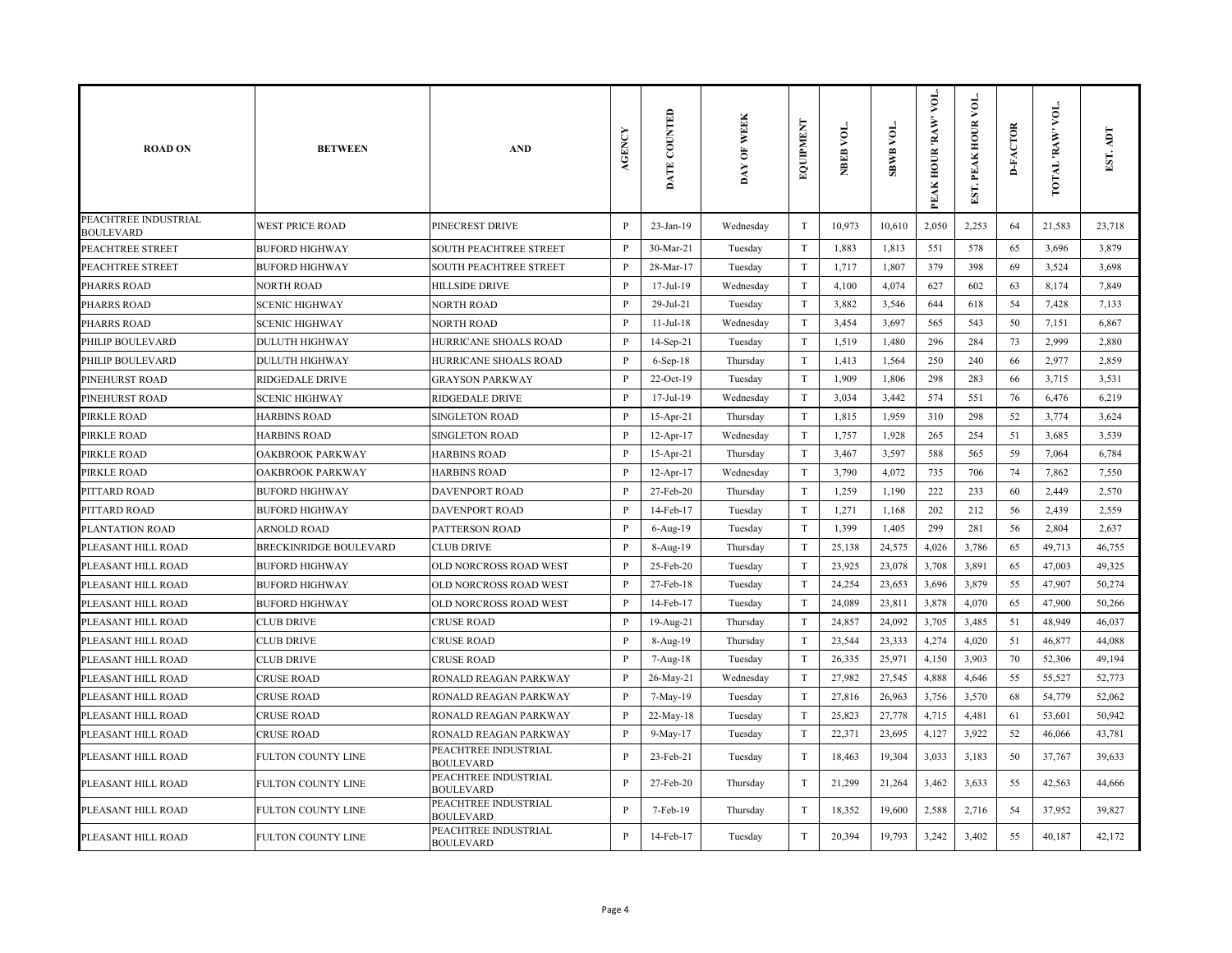| <b>ROAD ON</b>         | <b>BETWEEN</b>                           | <b>AND</b>                    | AGENCY       | COUNTED<br>DATE- | DAY OF WEEK | EQUIPMENT                 | NBEB VOL. | <b>TOA RMBS</b> | VOL.<br>PEAK HOUR 'RAW' | ð<br>EST. PEAK HOUR | <b>D-FACTOR</b> | VOL.<br>TOTAL 'RAW | Įα<br>EST. |
|------------------------|------------------------------------------|-------------------------------|--------------|------------------|-------------|---------------------------|-----------|-----------------|-------------------------|---------------------|-----------------|--------------------|------------|
| PLEASANT HILL ROAD     | HOWELL FERRY ROAD                        | <b>BUFORD HIGHWAY</b>         | $\mathbf{P}$ | 23-Feb-21        | Tuesday     | $\ensuremath{\mathrm{T}}$ | 15,624    | 15,501          | 2,692                   | 2,825               | 52              | 31,125             | 32,663     |
| PLEASANT HILL ROAD     | HOWELL FERRY ROAD                        | <b>BUFORD HIGHWAY</b>         | $\, {\bf P}$ | 13-Feb-19        | Wednesday   | $\ensuremath{\mathrm{T}}$ | 16,389    | 17,314          | 2,901                   | 3,044               | 59              | 33,703             | 35,368     |
| PLEASANT HILL ROAD     | <b>HOWELL FERRY ROAD</b>                 | <b>BUFORD HIGHWAY</b>         | $\, {\bf P}$ | 14-Feb-17        | Tuesday     | T                         | 16,750    | 15,552          | 2,375                   | 2,492               | 59              | 32,302             | 33,898     |
| PLEASANT HILL ROAD     | $I-85$                                   | <b>BRECKINRIDGE BOULEVARD</b> | $\, {\bf P}$ | 19-Aug-21        | Thursday    | T                         | 30,972    | 30,059          | 5,114                   | 4,810               | 60              | 61,031             | 57,400     |
| PLEASANT HILL ROAD     | I-85                                     | BRECKINRIDGE BOULEVARD        | $\, {\bf P}$ | 23-Aug-17        | Wednesday   | T                         | 31,043    | 31,628          | 4,205                   | 3,955               | 51              | 62,671             | 58,942     |
| PLEASANT HILL ROAD     | OLD NORCROSS ROAD                        | SATELLITE BOULEVARD           | P            | 25-Feb-20        | Tuesday     | T                         | 22,152    | 22,189          | 2,960                   | 3,106               | 62              | 44,341             | 46,531     |
| PLEASANT HILL ROAD     | OLD NORCROSS ROAD                        | SATELLITE BOULEVARD           | $\, {\bf p}$ | 22-Feb-18        | Thursday    | T                         | 21,745    | 21,032          | 2,824                   | 2,964               | 52              | 42,777             | 44,890     |
| PLEASANT HILL ROAD     | PEACHTREE INDUSTRIAL<br>BOULEVARD        | <b>HOWELL FERRY ROAD</b>      | $\mathbf{P}$ | 23-Feb-21        | Tuesday     | T                         | 15,663    | 15,923          | 2,724                   | 2,859               | 60              | 31,586             | 33,146     |
| PLEASANT HILL ROAD     | PEACHTREE INDUSTRIAL<br><b>BOULEVARD</b> | HOWELL FERRY ROAD             | $\mathbf{P}$ | 22-Feb-18        | Thursday    | $\ensuremath{\mathrm{T}}$ | 17,114    | 16,993          | 2,647                   | 2,778               | 56              | 34,107             | 35,792     |
| PLEASANT HILL ROAD     | RONALD REAGAN PARKWAY                    | LAWRENCEVILLE HIGHWAY         | $\mathbf{P}$ | 9-May-17         | Tuesday     | T                         | 14,705    | 14,184          | 2,335                   | 2,219               | 51              | 28,889             | 27,456     |
| PLEASANT HILL ROAD     | <b>SATELLITE BOULEVARD</b>               | $I-85$                        | $\mathbf{P}$ | 13-Feb-19        | Wednesday   | $\mathbf T$               | 24,992    | 25,246          | 4,343                   | 4,558               | 53              | 50,238             | 52,720     |
| PLEASANTDALE ROAD      | DEKALB COUNTY LINE                       | <b>MIMMS DRIVE</b>            | $\mathbf{P}$ | $11-Apr-19$      | Thursday    | T                         | 5,113     | 4,730           | 842                     | 809                 | 69              | 9,843              | 9,452      |
| PLEASANTDALE ROAD      | MIMMS DRIVE                              | <b>BUFORD HIGHWAY</b>         | $\mathbf{P}$ | $20$ -Apr-21     | Tuesday     | T                         | 3,949     | 3,843           | 693                     | 665                 | 62              | 7,792              | 7,483      |
| PLEASANTDALE ROAD      | <b>MIMMS DRIVE</b>                       | <b>BUFORD HIGHWAY</b>         | P            | $11-Apr-17$      | Tuesday     | T                         | 3,838     | 3,870           | 691                     | 664                 | 65              | 7,708              | 7,402      |
| POND ROAD              | OLD NORCROSS ROAD WEST                   | <b>SATELLITE BOULEVARD</b>    | $\mathbf{P}$ | 10-Apr-19        | Wednesday   | T                         | 3,315     | 3,309           | 608                     | 584                 | 56              | 6,624              | 6,361      |
| POND ROAD              | OLD NORCROSS ROAD WEST                   | <b>SATELLITE BOULEVARD</b>    | P            | 18-Apr-17        | Tuesday     | T                         | 3,380     | 3,188           | 626                     | 601                 | 56              | 6,568              | 6,307      |
| POUNDS ROAD            | <b>BROWNLEE ROAD</b>                     | ROCKBRIDGE ROAD               | P            | 9-May-19         | Thursday    | T                         | 2,451     | 2,543           | 462                     | 439                 | 61              | 4,994              | 4,746      |
| POUNDS ROAD            | FIVE FORKS TRICKUM ROAD                  | <b>BROWNLEE ROAD</b>          | P            | 20-May-21        | Thursday    | T                         | 3,507     | 3,449           | 557                     | 529                 | 50              | 6,956              | 6,611      |
| POUNDS ROAD            | FIVE FORKS TRICKUM ROAD                  | <b>BROWNLEE ROAD</b>          | P            | 22-May-18        | Tuesday     | T                         | 3,528     | 3,988           | 713                     | 678                 | 54              | 7,516              | 7,143      |
| PRESIDENTIAL CIRCLE    | RONALD REAGAN PARKWAY                    | SCENIC HIGHWAY                | P            | 6-Aug-19         | Tuesday     | T                         | 3,654     | 3,985           | 712                     | 670                 | 52              | 7,639              | 7,184      |
| PROFESSIONAL DRIVE     | <b>DULUTH HIGHWAY</b>                    | LAWRENCEVILLE-SUWANEE ROAD    | $\, {\bf P}$ | 6-Aug-19         | Tuesday     | $\ensuremath{\mathrm{T}}$ | 2,926     | 2,892           | 561                     | 528                 | 50              | 5,818              | 5,472      |
| PROGRESS CENTER AVENUE | <b>CEDARS ROAD</b>                       | HURRICANE SHOALS ROAD         | $\mathbf{P}$ | $10-Sep-19$      | Tuesday     | T                         | 527       | 501             | 120                     | 115                 | 52              | 1,028              | 987        |
| PROGRESS CENTER AVENUE | HURRICANE SHOALS ROAD                    | UNIVERSITY PARKWAY            | $\, {\bf P}$ | $8-Sep-21$       | Wednesday   | T                         | 1,918     | 1,501           | 322                     | 309                 | 55              | 3,419              | 3,283      |
| PROGRESS CENTER AVENUE | HURRICANE SHOALS ROAD                    | UNIVERSITY PARKWAY            | $\mathbf{P}$ | $5-Sep-18$       | Wednesday   | T                         | 1,737     | 1,508           | 347                     | 333                 | 71              | 3,245              | 3,116      |
| PROGRESS CENTER AVENUE | UNIVERSITY PARKWAY                       | AIRPORT ROAD                  | $\mathbf{P}$ | 14-Sep-21        | Tuesday     | T                         | 3,090     | 2,865           | 491                     | 472                 | 78              | 5,955              | 5,719      |
| PROGRESS CENTER AVENUE | UNIVERSITY PARKWAY                       | AIRPORT ROAD                  | $\mathbf{P}$ | 20-Sep-17        | Wednesday   | T                         | 3,414     | 3,303           | 665                     | 639                 | 54              | 6,717              | 6,450      |
| PROSPECT CHURCH ROAD   | <b>BRASELTON HIGHWAY</b>                 | OLD PEACHTREE ROAD            | $\mathbf{P}$ | 15-Sep-21        | Wednesday   | T                         | 498       | 549             | 113                     | 109                 | 75              | 1,047              | 1,005      |
| PROSPECT CHURCH ROAD   | <b>BRASELTON HIGHWAY</b>                 | OLD PEACHTREE ROAD            | $\, {\bf P}$ | $6-Sep-17$       | Wednesday   | T                         | 478       | 557             | 79                      | 76                  | 61              | 1,035              | 994        |
| PROSPECT ROAD          | OLD PEACHTREE ROAD                       | <b>BRASELTON HIGHWAY</b>      | P            | 15-Sep-21        | Wednesday   | T                         | 1,335     | 1,380           | 271                     | 260                 | 60              | 2,715              | 2,607      |
| PROSPECT ROAD          | OLD PEACHTREE ROAD                       | <b>BRASELTON HIGHWAY</b>      | $\mathbf{P}$ | 7-Sep-17         | Thursday    | T                         | 1,232     | 1,195           | 228                     | 219                 | 55              | 2,427              | 2,331      |
| <b>PUCKETTS DRIVE</b>  | <b>BROWNLEE ROAD</b>                     | STONE MOUNTAIN HIGHWAY        | P            | 20-May-21        | Thursday    | $\ensuremath{\mathrm{T}}$ | 1,378     | 1,371           | 213                     | 202                 | 51              | 2,749              | 2,613      |
| <b>PUCKETTS DRIVE</b>  | <b>BROWNLEE ROAD</b>                     | STONE MOUNTAIN HIGHWAY        | P            | 17-May-17        | Wednesday   | T                         | 1,315     | 1,420           | 276                     | 262                 | 59              | 2,735              | 2,599      |
| <b>PURCELL ROAD</b>    | <b>DULUTH HIGHWAY</b>                    | <b>SEVER ROAD</b>             | $\mathbf{P}$ | $12-Sep-19$      | Thursday    | $\mathbf T$               | 1,740     | 1,924           | 361                     | 347                 | 64              | 3,664              | 3,519      |